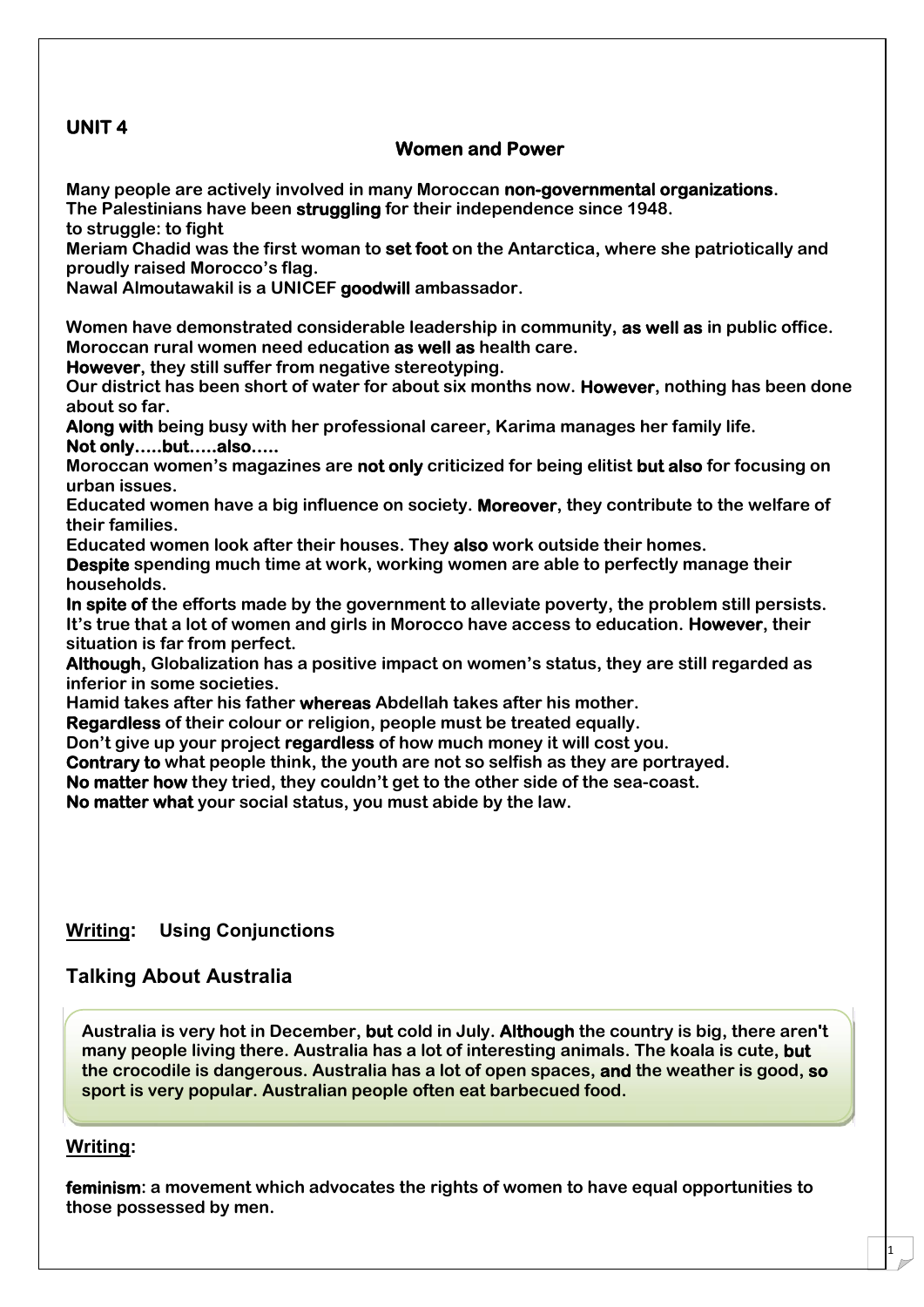**gender: male or female emancipation: freeing someone socially or politically violence: actions or words which are intended to hurt someone polygamy: having more than one spouse stereotype: an exaggerated or wrong image of the characteristics of a particular group self-confidence: belief in one's own abilities or skills**

## **Examples:**

**Negative stereotypes are obstacles that hinder women's advancement in different domains. Thanks to the new Moroccan family code, the status of women has noticeably changed. According to the new 'Mudawana', polygamy can't be practised without the first wife's approval.**

**All over the world, women have always had a continuous struggle for emancipation. The Red Crescent organization provides humanitarian aid for people in need, especially women and children.**

## **UNIT 4 Insights into English**

2 |

## **Asking for and giving opinion: (Please see p70)**

| <b>Asking for opinion</b>           | <b>Giving opinion</b>                   |  |
|-------------------------------------|-----------------------------------------|--|
| -What do you think about?           | -To be honest,                          |  |
| -What's your opinion about?         | -Well, if you ask me                    |  |
| -What's your view about?            | -To my mind,/ In my opinion,/ view,     |  |
| - How do you feel about?            | -I really feel that                     |  |
| -Do(n't) you think/ believe that?   | -Personally speaking, I think           |  |
| -Do you really think/ believe that? | -I'd like to point out that             |  |
| -Are you absolutely sure that?      | -I strongly believe that                |  |
| -Am I right in thinking that?       | - From my point of you,                 |  |
| -Would I be right in thinking that? | -As far as I'm concerned,               |  |
| -etc                                | -I think/ believe / It seems to me that |  |
|                                     | - etc                                   |  |

## **Reported Speech:**

| <b>DIRECT SPEECH</b>      | <b>REPORTED SPEECH</b>         |
|---------------------------|--------------------------------|
| <b>Present simple</b>     | <b>Past simple</b>             |
| <b>Present continuous</b> | <b>Past continuous</b>         |
| Past simple               | <b>Past perfect</b>            |
| <b>Present perfect</b>    | <b>Past perfect</b>            |
| <b>Past continuous</b>    | <b>Past perfect continuous</b> |
| 'Will' future             | 'would' conditional            |
| Can                       | <b>Could</b>                   |
| <b>May</b>                | <b>Might</b>                   |
| <b>Must</b>               | <b>Had to</b>                  |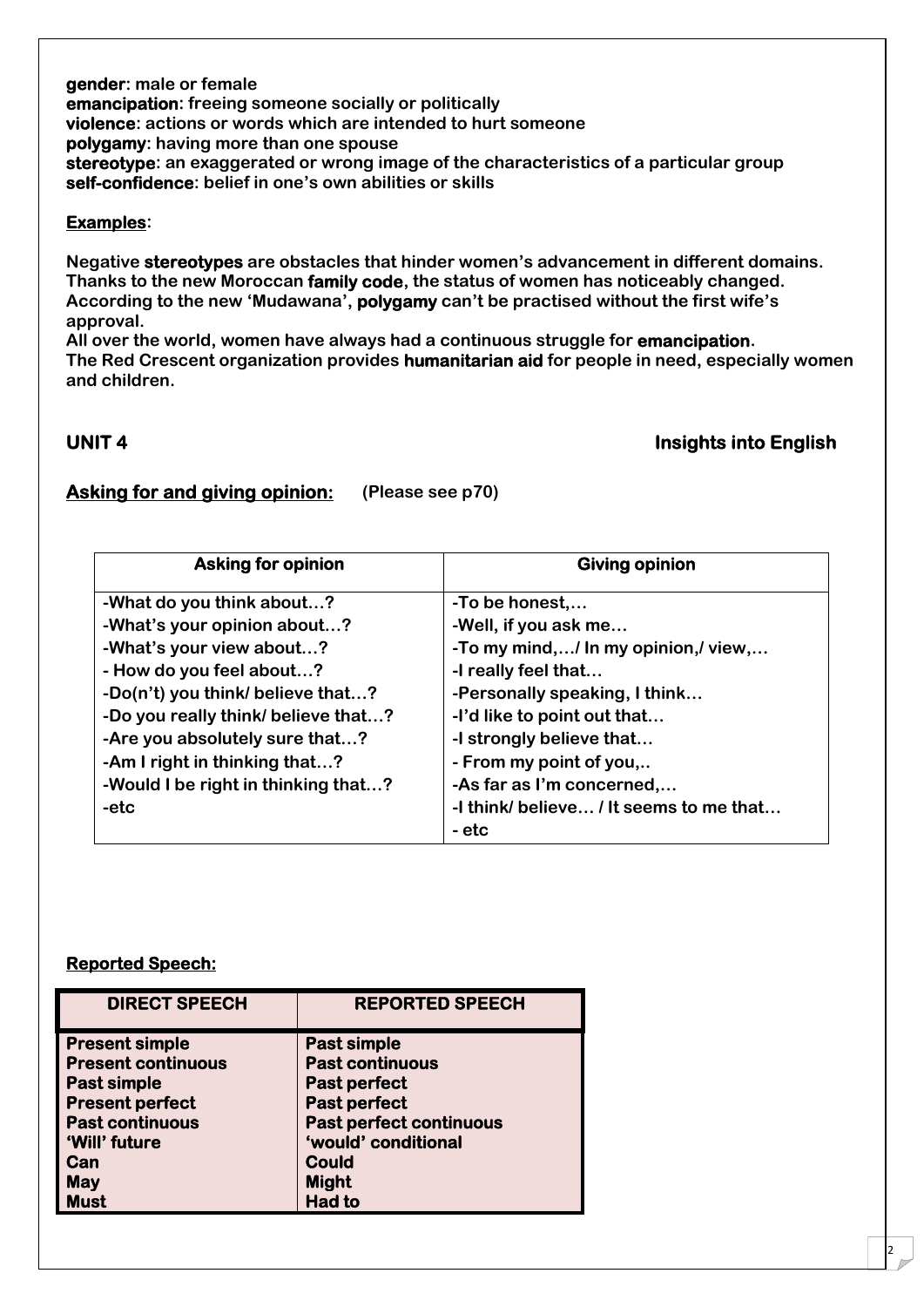**Time and place words changes reporting statements or questions: Here are some changes that may to be made:**

| yesterday<br>then<br>now<br>tonight<br>this<br>that<br>these<br>those<br>tomorrow<br>next week<br>there<br>here<br>today<br>that day |
|--------------------------------------------------------------------------------------------------------------------------------------|
|--------------------------------------------------------------------------------------------------------------------------------------|

| He           | says<br>thinks<br>believes<br>feels | that | it's nice to have faithful friends. |
|--------------|-------------------------------------|------|-------------------------------------|
| In his view, | According to him,                   |      |                                     |

## **EXAMPLES:**

**"I'm awfully sorry I am late."**

**He apologised for being late.**

**"Congratulations on having successfully passed this exam,"**

**My English teacher congratulated me for having successfully passed my exam.**

**"You'd better take up computer science next year,"**

**My classmate advised me to /that I should take up computer science.**

**"I will help you with your computer science," I am a computer literate,"**

**My classmate also offered to help me with my computer science.**

**"You really must work harder to pass the mathematics test,"**

**My teacher of math ordered me to work harder.**

**"Anouar should go to university,"**

**The English teacher suggested that Anouar should go to university.**

**"Why don't we go to the library?"**

**My friend suggested our going / that we should go to the library.**

**"It's freezing cold today,"**

**My Mum complained about the freezing cold.**

**"Go on! You'll never have another chance to visit Spain,"**

**The travel agent encouraged me to visit Spain.**

**"Hurry up!"**

**The headmaster ordered me to hurry up.**

**"Where Hassan Tower, please?"**

**He asked me where Hassan Tower is.**

**"Does the charter company run cheap flights to Japan?"**

**He asked me if the charter company runs cheap flights to Japan.**

**"Have you bought a Moroccan Arabic phrasebook?"**

**I asked him if he had bought a Moroccan Arabic phrasebook.**

**"How long are you going to stay in Morocco?"**

**I asked him how long he was going to stay in Morocco.**

**"Is Japanese easy to learn?"**

**I asked him if he thinks Japanese is easy to learn.**

**Reading: A long struggle for equality and freedom (p74)**

3

**A: When is the International Women's Day? B: It's on March 8.**